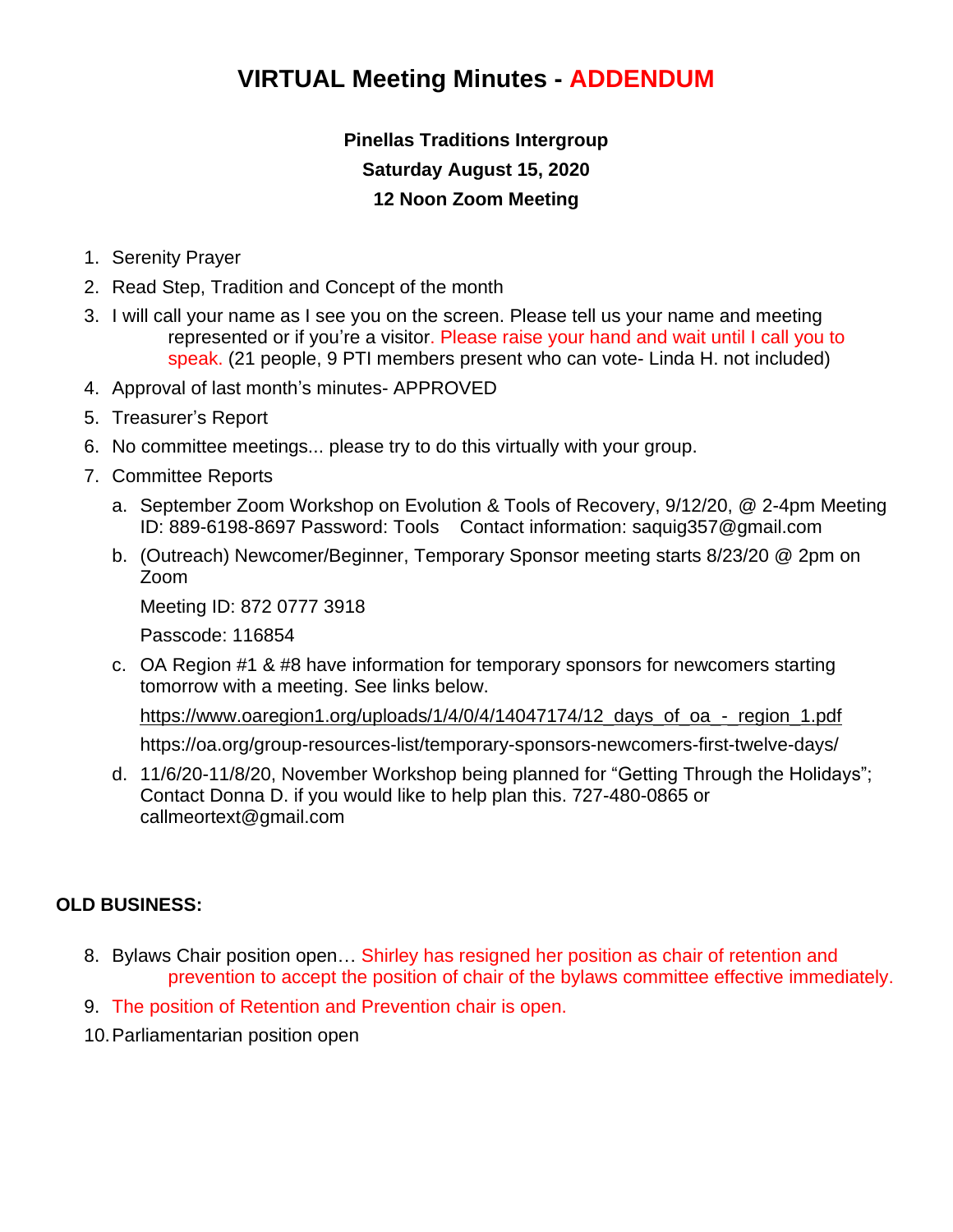### **NEW BUSINESS:**

1. Form nominating committee for the position of Vice Chair and Treasurer. Job descriptions are included in this agenda.

## **NOMINATIONS OF THE EXECUTIVE BOARD:**

- A. **August** A Nominating Committee will be selected by group conscience, (see Article VIII, Committees, Section 1.E. Nominating Committee for more information)**. Nominating Committee – Shirley, Jayne, Karen S volunteered**
	- a. No less than two (2) and no more than three (3) members shall be appointed.
	- b. Members shall not be running for any of the elected offices.
	- c. Members are responsible for screening the qualifications of the nominees and present these applications to PTI (See Article III, Section 1)
	- d. One member of the nominating committee must be in the bylaws committee.
	- 2. Review of Bylaws by the committee. Anyone who cares to join the committee email me at chair@oapinellas.org or Shirley Q. saquig357@gmail.com
	- 3. It has been brought to my attention concern about the virtual meetings. I would like to address these concerns now at this meeting
		- a. Discussion/Questions about including an OA person contact # or email for the Zoom meetings listed on PTI's website to help newcomers have information.
		- b. Now that we have transitioned to Zoom meetings for a while now, Linda H. is going to find out more information from our Trustee if PTI should register the new Zoom meetings in place of the face-to-face PTI meetings. Do we contact oa.org to update that the meetings are temporarily Zoom, not face-to-face? More will be revealed…
		- c. Many people have volunteered to be Representatives of current meetings. Individual groups will vote on the new or replacement Reps this week and will report back to PTI on the updates.
		- d. People who host Zoom meetings are using the OA format from the PTI website or oa.org.

#### **Section 2 - Vice Chairperson**

- 1. Assume the office of Chair if vacated.
- 2. Shall assist the Chair whenever needed.
- 3. Serve as Committee Liaison.
- 4. May attend standing committee meetings.
- 5. Delegate duties as needed.
- 6. Turn over all records and materials belonging to the Intergroup to his/her successor.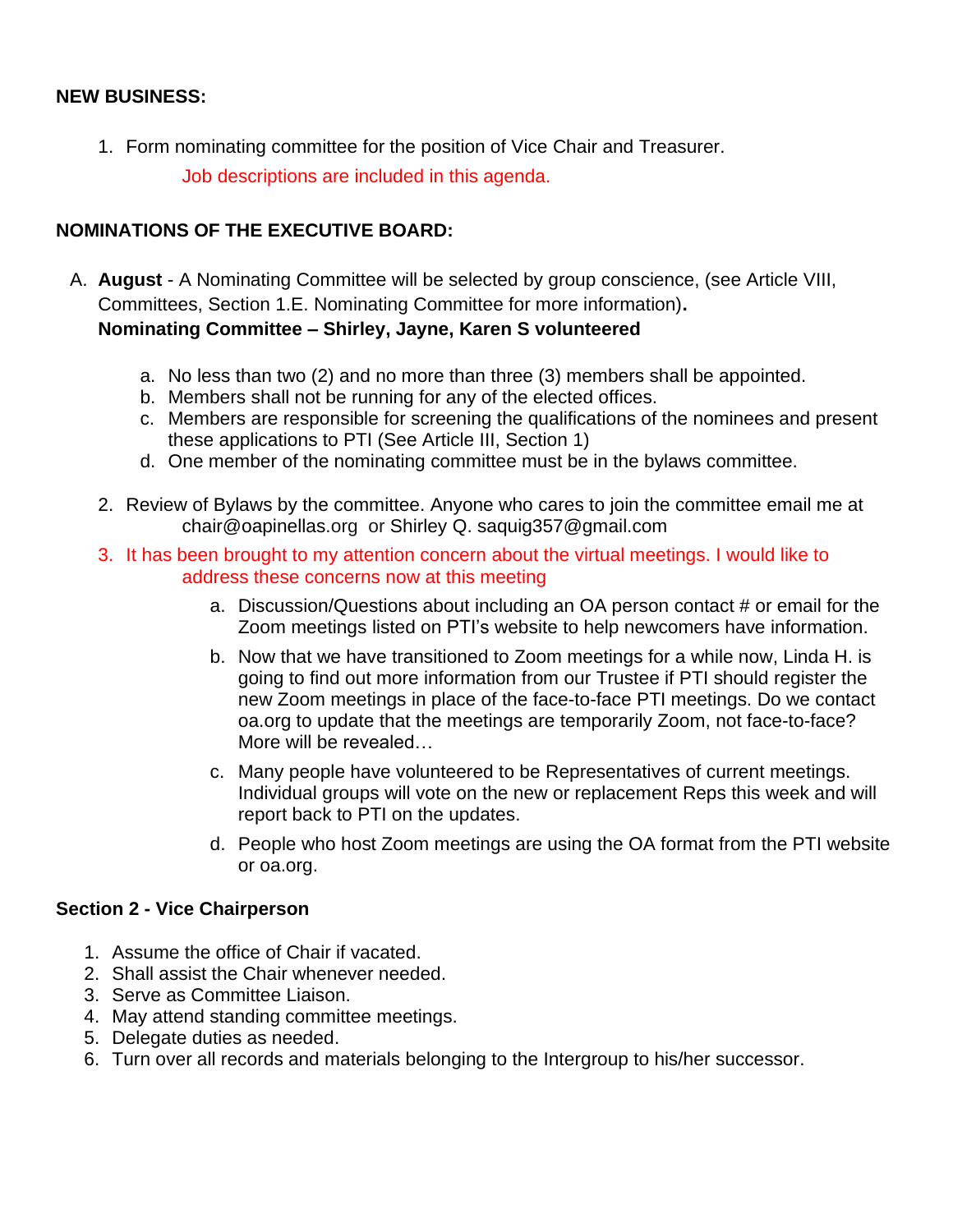## **Section 4 - Treasurer**

- 1. Maintain a treasury and checking account as needed for dispersal of Intergroup funds.
- 2. Submit monthly financial report at all regular meetings of the Intergroup from the first of the month to the last day of the previous month.
- 3. Distribute copy of treasurer's report to editor for newsletter in timely fashion.
- 4. Serve as Chairperson of the budget committee, which shall consist of at least three members (Chair, Treasurer and one other voting member).
- 5. The annual audit shall be performed by the audit committee (The Chair and two other voting members) for the previous year, January through December, and completed by the month of January.
- 6. Treasurer is a member of the scholarship committee.
- 7. May attend standing committee meetings.
- 8. Hold one (1) of two (2) debit cards
- 9. Turn over all funds, records, and materials belonging to the Intergroup to his/her successor.
- 10. The treasurer will be responsible for handling and storage of the PTI computer, its software, any programs, and flash drive. (The chair will have the other flash drive.) The treasurer will store the treasury records, secretary minutes, the bylaws and P & P.

## **CLOSING**

Responsibility pledge followed by the Serenity Prayer

#### *"Always to extend the hand and heart of to all who share my compulsion; for this I am responsible."*

## **THINGS TO BRING BACK TO YOUR GROUP:**

\*Treasurer and Vice chair positions are open.

\*Retention and Prevention Committee chair is open

\*Sponsorship day this weekend in August

\*Saturday September 12..Zoom Workshop..9 Tools Of Recovery 2 p.m.-4 p.m.

Meeting ID: 889-6198-8697 Password:Tools

#### **Retention & Prevention**

- **1. Plan intergroup sponsored events at the discretion of the group. This may include celebrating OA holidays: OA January Birthday (3rd weekend), Unity Day (4th weekend in February), Sponsorship Day (3rd weekend in August), IDEA (3rd weekend in November), and TSW Day (December 12th)**
- **2. Organize and support other activities to retain members within OA groups, such as the Florida State Convention and the Franciscan Center Retreat.**
- **3. Help those members in relapse in recovery by sharing information and ideas on how to strengthen their program.**
- **4. Increase the rate of recovery by focusing on abstinence and the spiritual principles of the 12 Steps and the 12 Traditions.**
- **5. Update information on the website.**